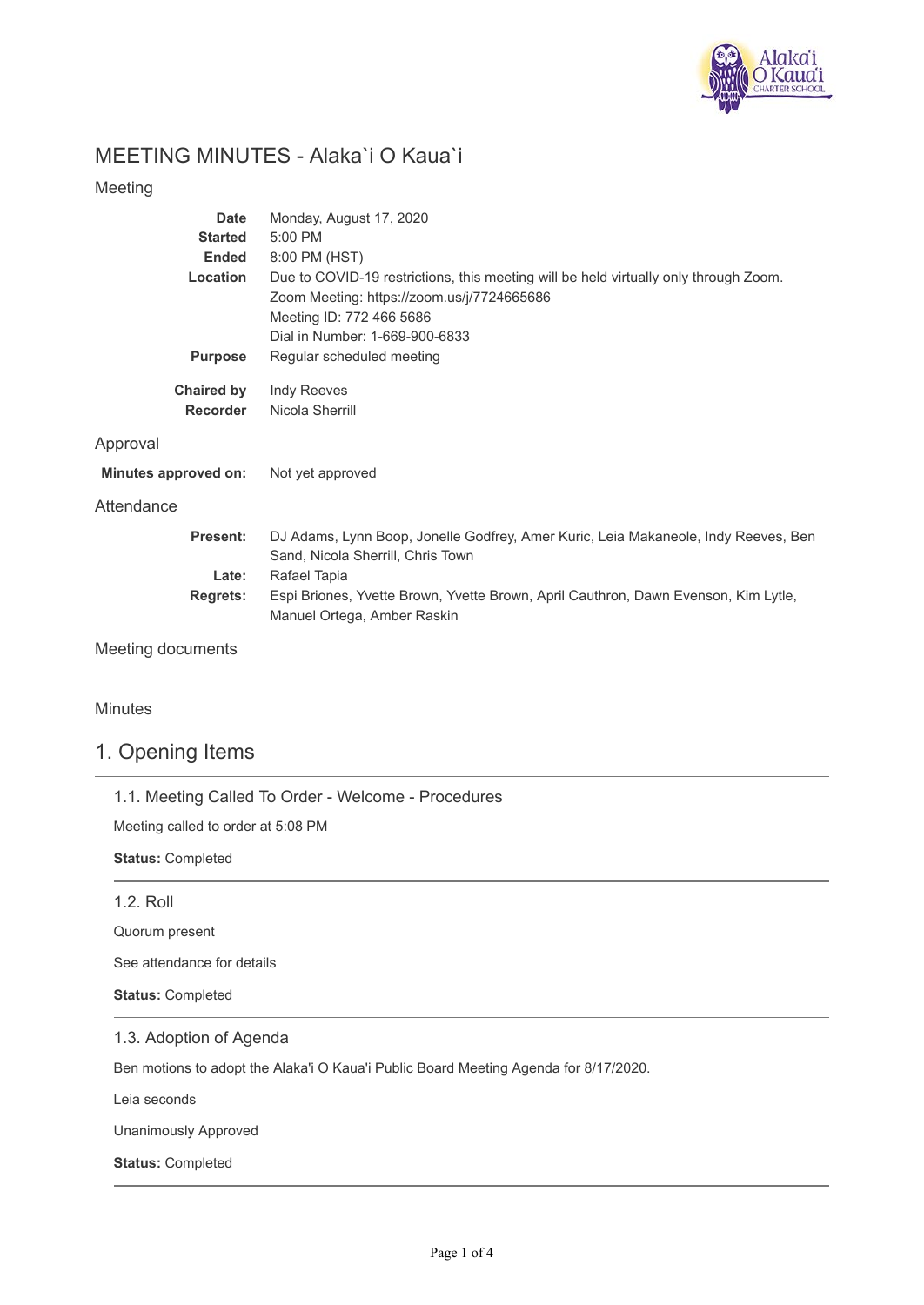

## 1.4. Approval of Minutes

Chris motions to approve Alaka'i O Kaua'i Public Board Meeting Minutes for 7/20/2020.

Leia seconds

Unanimously Approved

**Status:** Completed

Agenda-2020-08-17-v2.pdf

# 2. Curriculum Moment

2.1. Curriculum Moment

None

**Status:** Completed

# 3. Comments From Guests

## 3.1. Comments

No comments from guests

**Status:** Completed

# 4. Administrative Reports

4.1. School Director Report

- Education/Curriculum
- Facilities
- Enrollment
- Fundraising / PTO
- Personnel

Director David "DJ" Adams provides a report on a successful start of orientation, staff feedback after first day of face to face instruction.

Enrollment is currently at 156 learners.

See Directors Report for details

**Status:** Completed

- Personnel Report\_Alakai 8.7.2020 Google Docs.pdf
- Director Board Report August 17th, 2020.docx
- IMG\_6754.jpg
- IMG\_6752.jpg
- IMG 6753.jpg
- Version Three-Alaka'i O Kaua'i 2020-2021 Budget .xlsx
- IMG-6764.jpg
- Director Supplemental Board Report August 17th, 2020.docx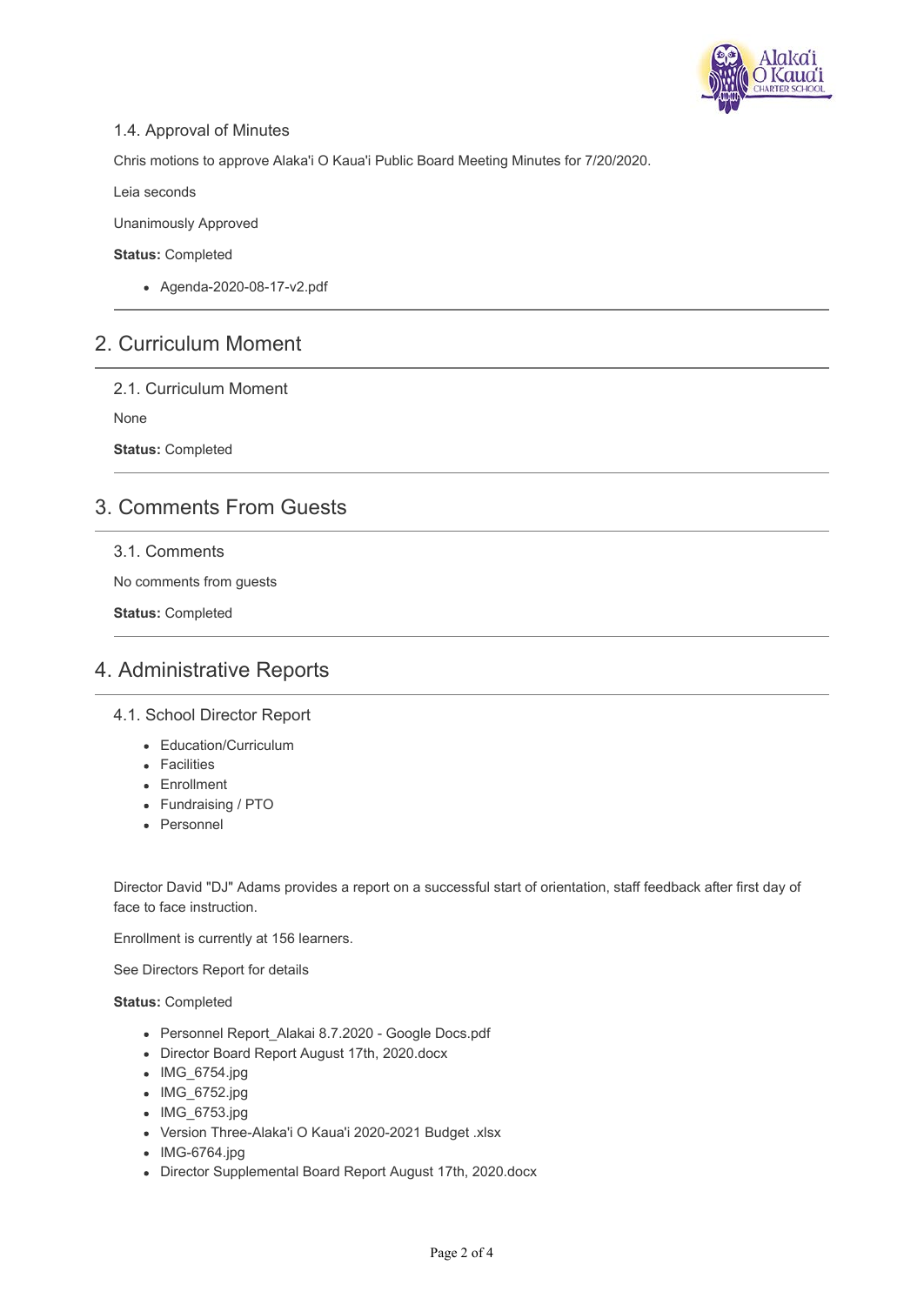

### 4.2. Service Provider Report

See Service Provider Report

#### **Status:** Completed

July 2020 Alaka'i O Kaua'i Service Provider Report.pdf

#### 4.3. Financial Report

Ben provided Financial Report on bank statement balances, rent review and last year's financials.

#### **Status:** Completed

- 1-Alakai Board Report FY20-21.pdf
- Account Reconciliation July 2020.pdf
- July 2020.pdf
- July 20.pdf

#### 4.4. Board Committee Reports

- Chairperson Report
- Treasurer Report
- Education and Curriculum Committee
- Human Resources Committee
- Facilities and Maintenance Committee
- Board Development Committee
- Finance and Audit Committee
- Public Relations and Communications Committee

Indy provides Chairperson's report on attendance of Charter Commission weekly meetings, and Charter School's relationship to DOE School's.

#### **Status:** Completed

## 5. Discussion Items

#### 5.1. Review of Service Provider Agreement

Discussions regarding Altress and HR components of the service provider contract.

**Status:** Deferred until 9/21/2020

# 6. Action Items

### 6.1. Review/Approve Auditor proposal

Ben motions to approve Jay Miyaki as the auditor for the 2019-2020 fiscal year financials.

Nicola seconds

Unanimously Approved

**Status:** Completed

• Prop-Alaka`ioKaua`iPCS2019-20 dated July 28, 2020 + Peer Review Report.pdf